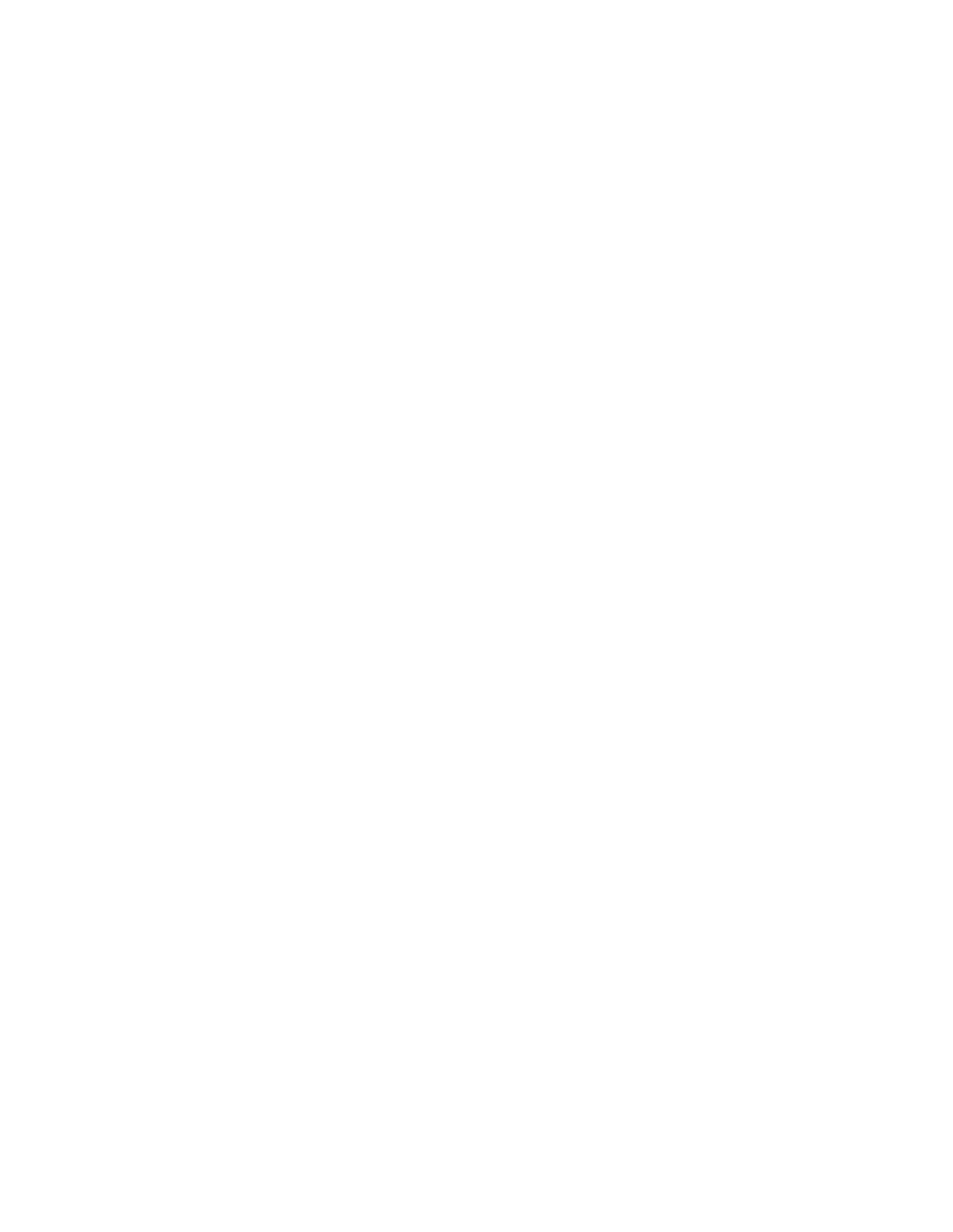**STATISTICAL PROFILE OF THE NEW YORK CITY HOTEL ROOM OCCUPANCY TAX**

**TAX YEAR 2019**



**BILL DE BLASIO MAYOR**

**JACQUES JIHA, PH.D. COMMISSIONER**

**REPORT PREPARED BY THE DIVISION OF TAX POLICY & DATA ANALYTICS SEPTEMBER 2020**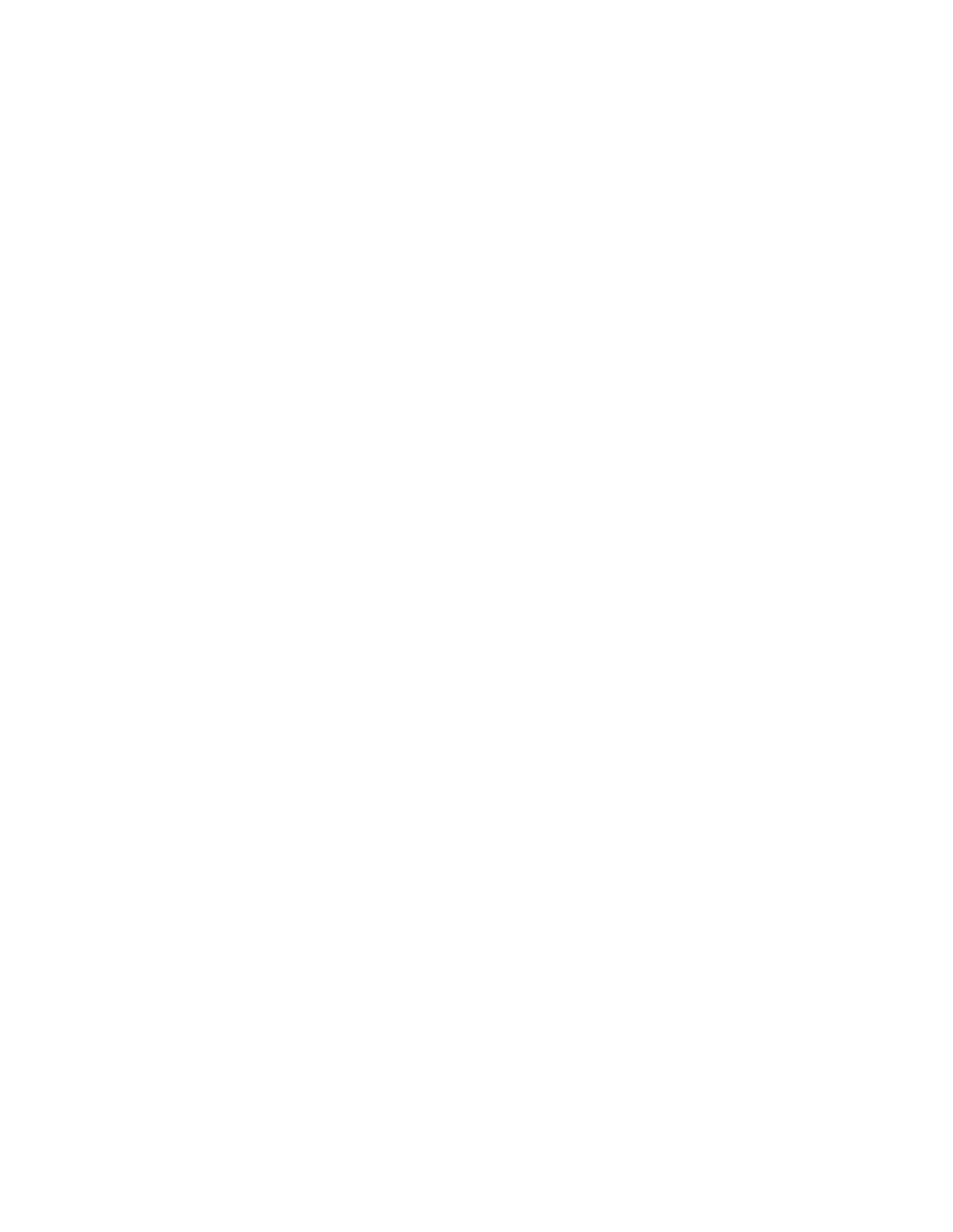# **Table of Contents**

| Figure 2: Liability Compared to NYC Visitors, Average Daily Room Rent, |  |
|------------------------------------------------------------------------|--|
|                                                                        |  |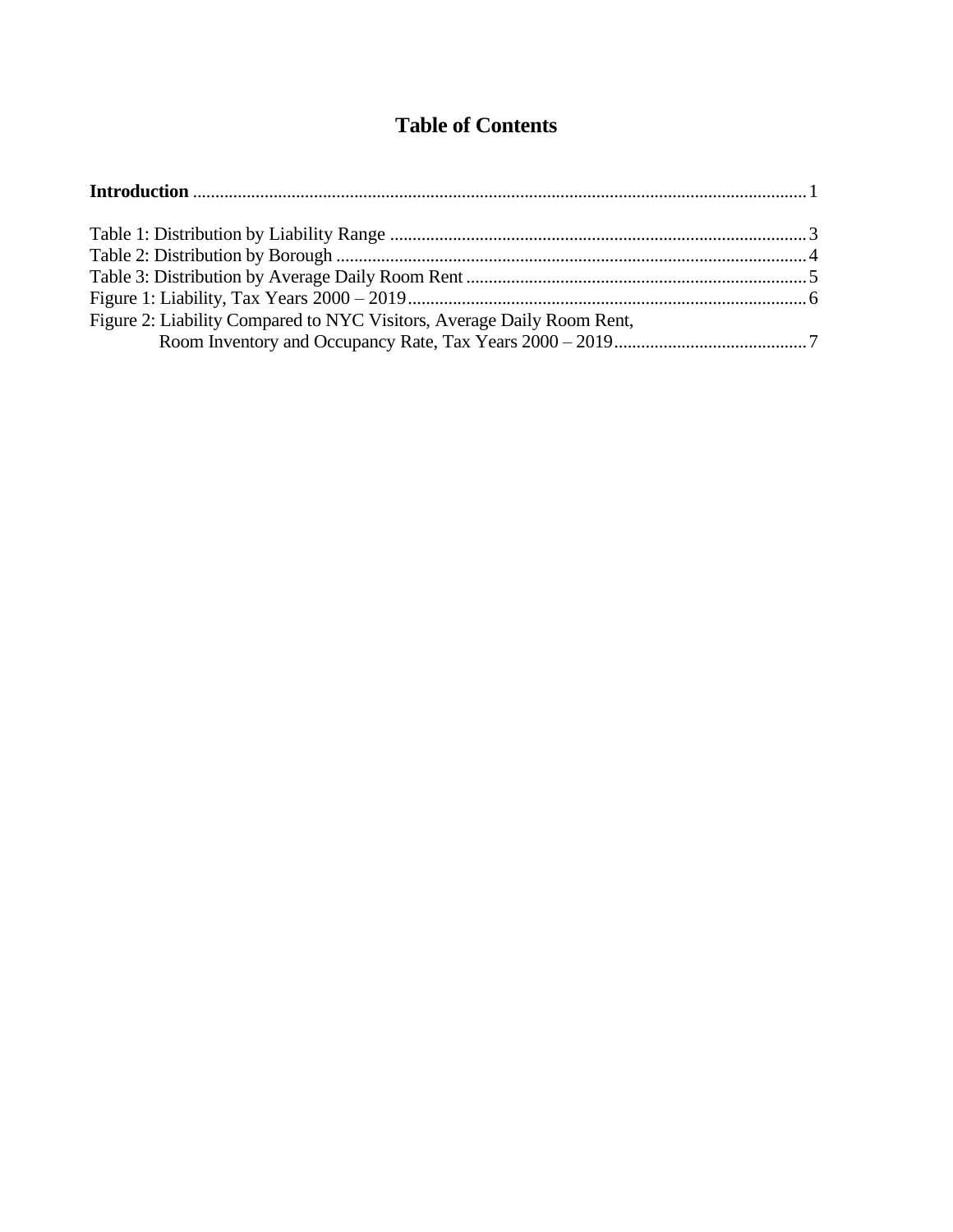## **Introduction**

### **Applicability**

The Hotel Room Occupancy Tax must be paid on the occupancy, or the right of occupancy, of a room or rooms in a hotel. A "hotel" is a building or part of it that is regularly used for the lodging of guests, and includes an apartment hotel, a motel, boardinghouse, bed-and-breakfast, bungalow, or club, whether or not meals are served. The occupant of any room or rooms in a hotel must pay the tax. Hotel operators and remarketers (when a room has been rented through a reseller) collect the tax from the occupant. The hotel room occupancy tax is separate from the NYC sales tax on hotel room occupancy and is charged in addition to the sales tax.

A facility is not considered a hotel if, during any four consecutive tax quarters or any twelve-month period ending on the last day of February, rooms are rented on fewer than three occasions or for not more than 14 days in the aggregate. Rentals to permanent residents (residents who occupy a room for at least 180 consecutive days) are not taxable. Moreover, not-for-profit organizations formed and operated exclusively for religious, charitable, or educational purposes, or for the prevention of cruelty to children or animals, and government agencies and other organizations not subject to the sales tax on hotel room rentals are exempt from the hotel room occupancy tax.

The hotel room occupancy tax year starts on March 1 and ends on the last day of February of the following year.

### **Tax Rate and Liability**

| If the rent for the room is      | The tax will be                                    |
|----------------------------------|----------------------------------------------------|
| \$10 or more, but less than \$20 | 50¢ per day + 5.875% of the rent for the room      |
| \$20 or more, but less than \$30 | \$1.00 per day $+$ 5.875% of the rent for the room |
| \$30 or more, but less than \$40 | \$1.50 per day + 5.875% of the rent for the room   |
| \$40 or more                     | \$2.00 per day $+$ 5.875% of the rent for the room |

The hotel room occupancy tax is based on the rent charged for the room, as follows:

In the case of hotel suites, the tax is the fixed amount shown above for each room in the suite plus 5.875 percent of the rent for the suite.

Effective June 1, 2016, the application of the state and local sales tax and the city hotel room occupancy tax to remarketed hotel rooms is simplified by exempting from these taxes the rent paid by a room remarketer to the hotel operator. Hotel room occupants are taxable on the total rent they pay to a room remarketer. Formerly, a room remarketer was taxable on the rent it paid for the room to the hotel operator but was eligible for a credit or refund of the tax paid if certain conditions were met. As a result of the change in the law, room remarketers will no longer be required to pay tax on the rooms they rent from the hotel operator.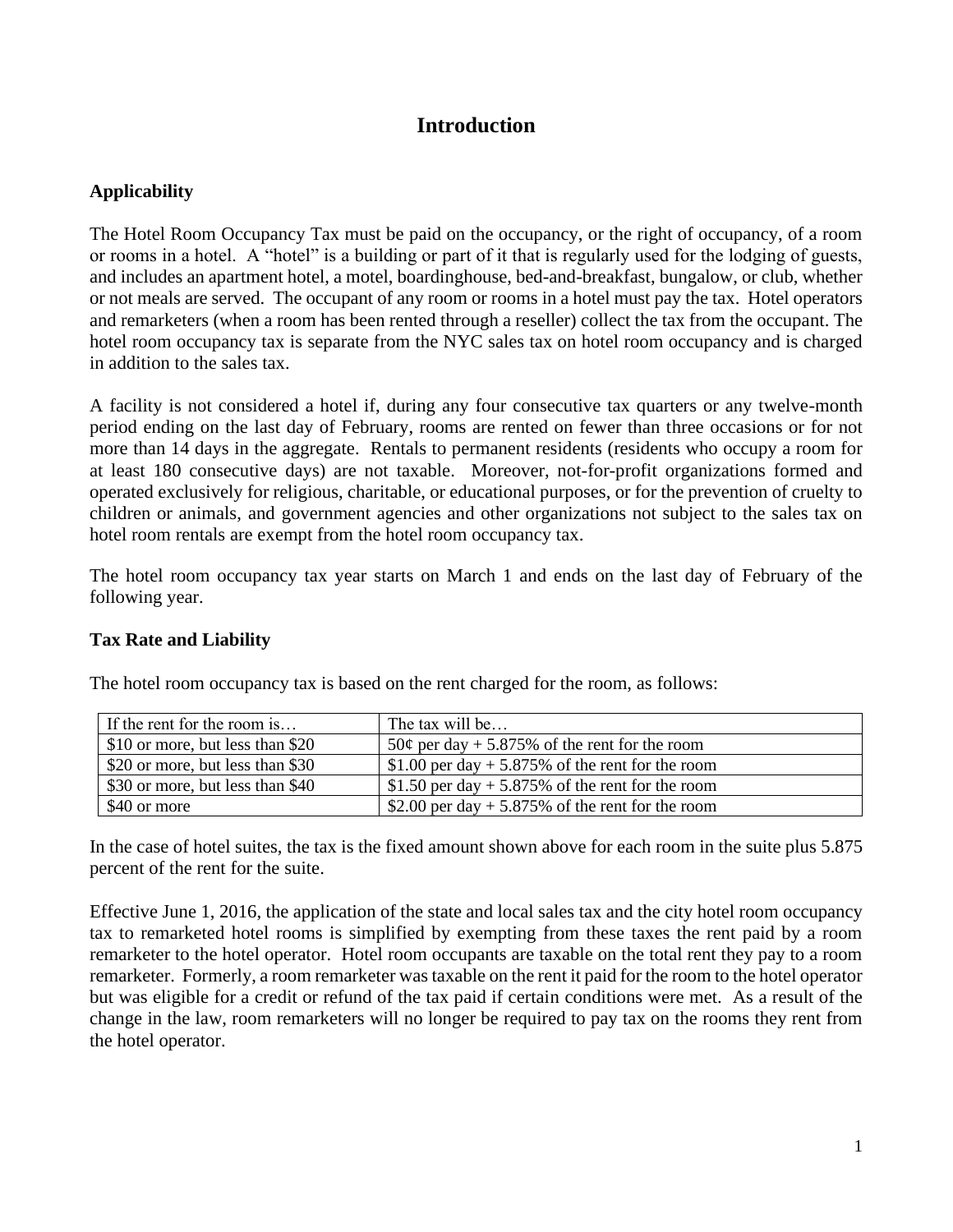### **History**

\_\_\_\_\_\_\_\_\_\_\_\_\_\_

The rationale for the hotel room occupancy tax, first imposed in NYC in 1970, is that visitors should help pay the cost of basic services and tourism development initiatives that benefit them while here.

In 1970, the tax consisted of a flat fee based upon the daily rental value of the room. A 5.0 percent tax was imposed in addition to the flat fee in 1986, raised to 6.0 percent in 1990, then lowered to 5.0 percent in 1994 and raised to the current 5.875 percent in 2009. <sup>1</sup> Also, in 2009, the tax was extended to apply to the markup on rooms rented through Internet and other hotel room occupancy resellers.

In 2015, local legislation adopted by the City Council extended the 5.875 percent rate through November 30, 2019. On November 27, 2019, the 5.875 percent rate was extended through November 30, 2023. Unless extended at that time, the rate would revert to 5 percent on December 1, 2023.

| <b>NYC Hotel Room Occupancy Tax Rates</b> |           |  |  |  |  |  |
|-------------------------------------------|-----------|--|--|--|--|--|
| $ 07/08/86 - 08/31/90$                    | $5.000\%$ |  |  |  |  |  |
| 09/01/90 - 11/30/94                       | $6.000\%$ |  |  |  |  |  |
| $12/01/94 - 02/28/09$                     | 5.000%    |  |  |  |  |  |
| $ 03/01/09 - 11/30/13$                    | 5.875%    |  |  |  |  |  |
| $12/01/13 - 12/19/13$                     | 5.000%    |  |  |  |  |  |
| $12/20/13$ - present                      | 5.875%    |  |  |  |  |  |

<sup>&</sup>lt;sup>1</sup> For the period between December 1, 2013 and December 19, 2013, the rate temporarily reverted to 5.0 percent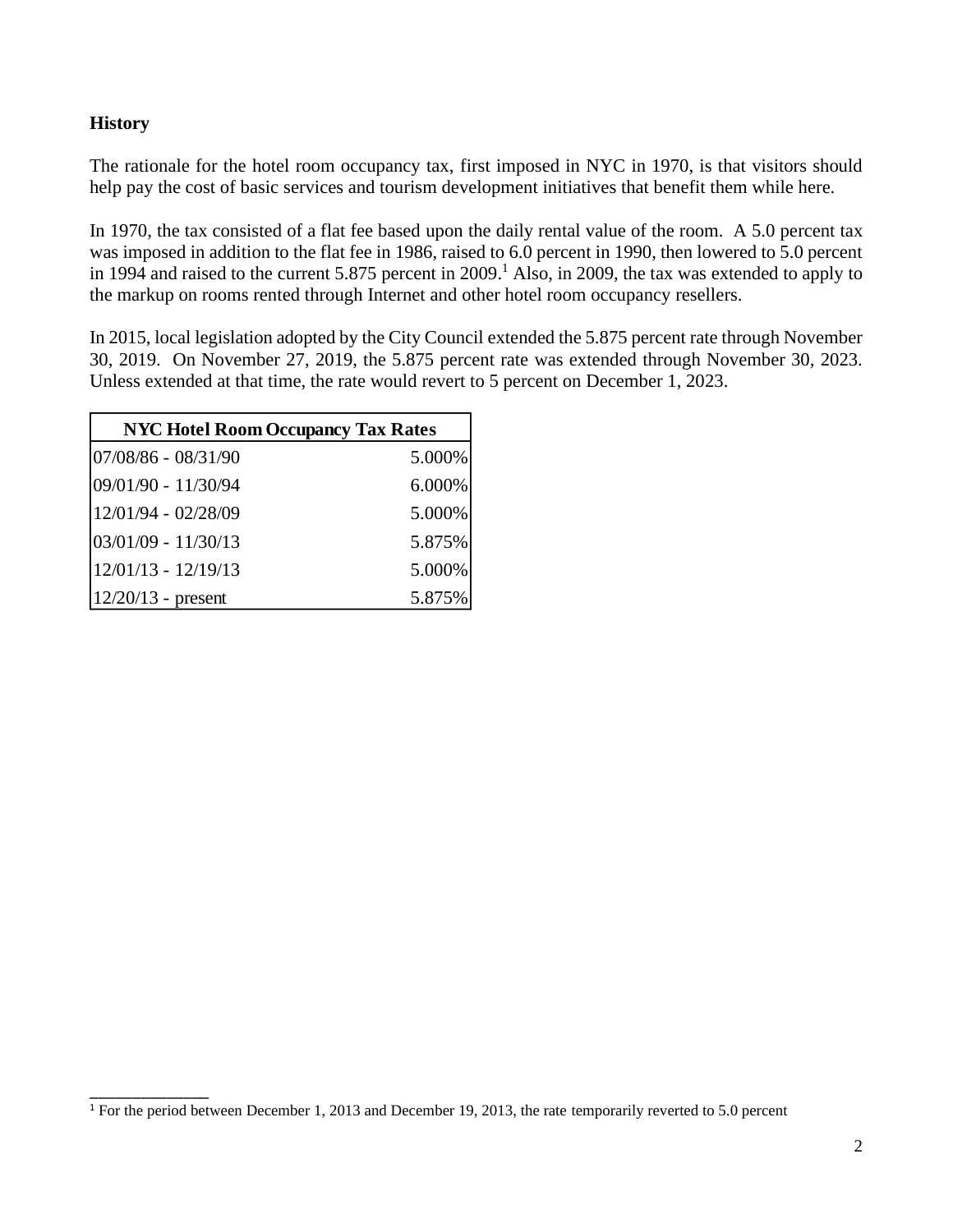#### **HOTEL ROOM OCCUPANCY TAX TAX YEAR 2019**

#### **Table 1 DISTRIBUTION BY LIABILITY RANGE** (NUMBER OF ROOMS RENTED AND DOLLARS IN THOUSANDS)

|                               |                            |                      |                               |                        | Liability    |               |              |                      |
|-------------------------------|----------------------------|----------------------|-------------------------------|------------------------|--------------|---------------|--------------|----------------------|
|                               |                            |                      | <b>Number of</b>              |                        | <b>Daily</b> |               |              |                      |
| <b>Liability Per Taxpayer</b> | <b>Number</b><br>of Hotels | % of<br><b>Total</b> | <b>Rooms</b><br><b>Rented</b> | $%$ of<br><b>Total</b> | Room<br>Tax  | 5.875%<br>Tax | <b>Total</b> | % of<br><b>Total</b> |
|                               |                            |                      |                               |                        |              |               |              |                      |
| Under \$10K                   | 118                        | 12.6 %               | 39                            | 0.1 %                  | \$69         | \$252         | \$321        | 0.1%                 |
| \$10K - \$25K                 | 33                         | 3.5                  | 64                            | 0.2                    | 126          | 413           | 539          | 0.1                  |
| \$25K - \$50K                 | 45                         | 4.8                  | 176                           | 0.4                    | 352          | 1,252         | 1,603        | 0.3                  |
| \$50K - \$100K                | 96                         | 10.2                 | 801                           | 2.0                    | 1,576        | 5,751         | 7,327        | 1.2                  |
| \$100K - \$200K               | 147                        | 15.6                 | 2,302                         | 5.8                    | 4,566        | 16,484        | 21,050       | 3.4                  |
| \$200K - \$300K               | 62                         | 6.6                  | 1,332                         | 3.4                    | 2,662        | 12,331        | 14,993       | 2.4                  |
| \$300K - \$400K               | 49                         | 5.2                  | 1,434                         | 3.6                    | 2,868        | 14,032        | 16,900       | 2.7                  |
| \$400K - \$500K               | 50                         | 5.3                  | 1,789                         | 4.5                    | 3,579        | 18,985        | 22,564       | 3.6                  |
| \$500K - \$1M                 | 127                        | 13.5                 | 6,069                         | 15.3                   | 12,139       | 78,696        | 90,835       | 14.5                 |
| $$1M - $1.5M$                 | 70                         | 7.4                  | 4,933                         | 12.5                   | 9,867        | 74,050        | 83,917       | 13.4                 |
| $$1.5M - $2M$                 | 32                         | 3.4                  | 3,118                         | 7.9                    | 6,236        | 49,421        | 55,657       | 8.9                  |
| \$2M - \$2.5M                 | 19                         | 2.0                  | 1,969                         | 5.0                    | 3,938        | 37,938        | 41,876       | 6.7                  |
| \$2.5M - \$4M                 | 33                         | 3.5                  | 5,549                         | 14.0                   | 11,099       | 90,201        | 101,299      | 16.2                 |
| More than \$4M                | 11                         | 1.2                  | 3,267                         | 8.2                    | 6,533        | 60,811        | 67,344       | 10.8                 |
| <b>Remarketers</b>            | 48                         | 5.1                  | 6,760                         | 17.1                   | 13,521       | 84,553        | 98,074       | 15.7                 |
| <b>TOTAL</b>                  | 940                        | 100.0%               | 39,603                        | 100.0 %                | \$79,128     | \$545,170     | \$624,298    | 100.0%               |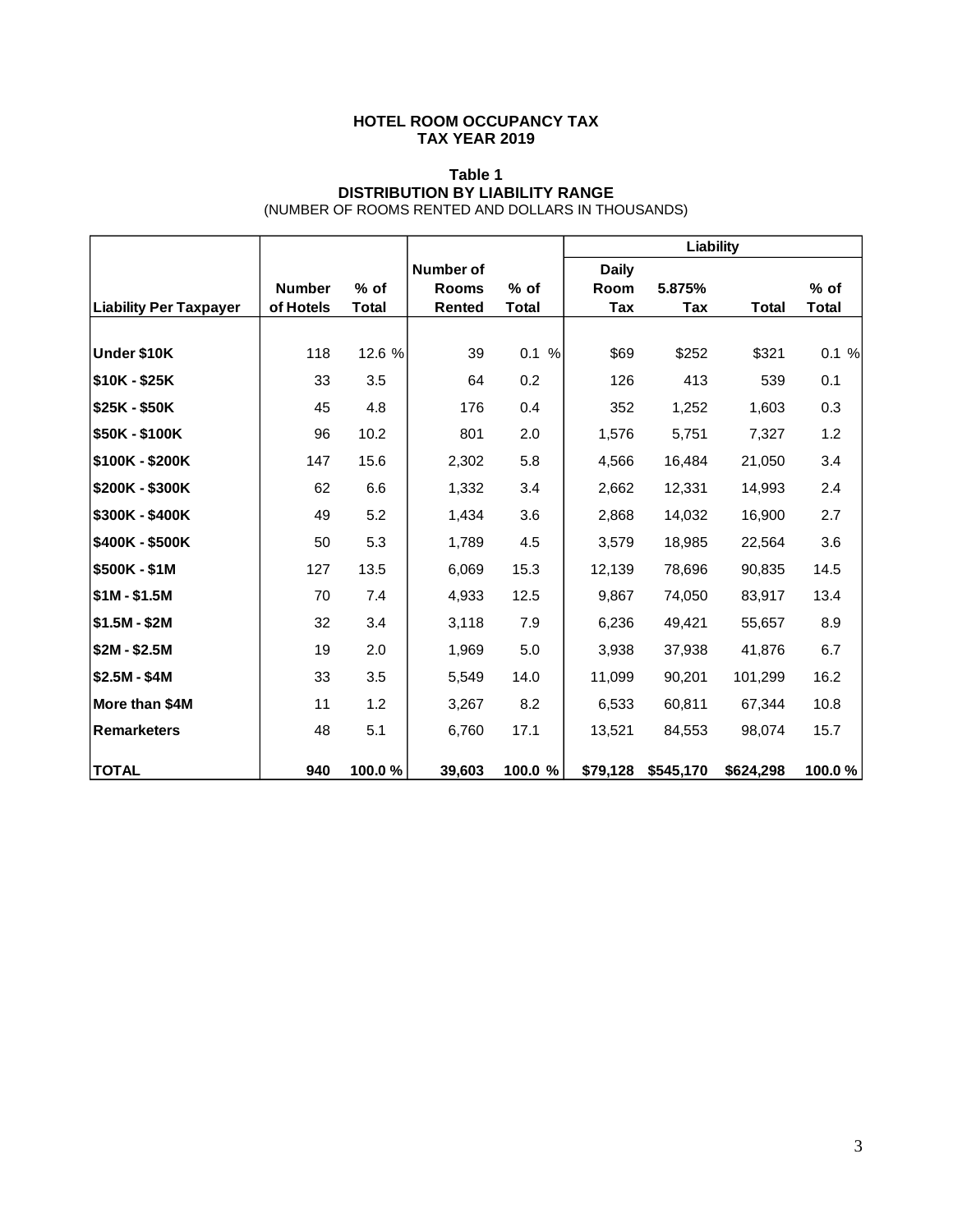#### **HOTEL ROOM OCCUPANCY TAX TAX YEAR 2019**

#### **Table 2 DISTRIBUTION BY BOROUGH** (NUMBER OF ROOMS RENTED AND DOLLARS IN THOUSANDS)

|                      |                            |                 | Number of              |                      | Liability                       |               |           |                 |  |
|----------------------|----------------------------|-----------------|------------------------|----------------------|---------------------------------|---------------|-----------|-----------------|--|
| Borough              | <b>Number</b><br>of Hotels | $%$ of<br>Total | <b>Rooms</b><br>Rented | % of<br><b>Total</b> | <b>Daily</b><br><b>Room Tax</b> | 5.875%<br>Tax | Total     | $%$ of<br>Total |  |
|                      |                            |                 |                        |                      |                                 |               |           |                 |  |
| <b>Manhattan</b>     | 599                        | 63.7 %          | 27,898                 | 70.4 %               | \$55,779                        | \$418,206     | \$473,985 | 75.9 %          |  |
| Bronx                | 32                         | 3.4             | 473                    | 1.2                  | 894                             | 2,558         | 3,452     | 0.6             |  |
| Brooklyn             | 105                        | 11.2            | 1,662                  | 4.2                  | 3,324                           | 16,834        | 20,158    | 3.2             |  |
| <b>Queens</b>        | 130                        | 13.8            | 2,624                  | 6.6                  | 5,240                           | 21,629        | 26,869    | 4.3             |  |
| Staten Island        | 10                         | 1.1             | 156                    | 0.4                  | 311                             | 1,147         | 1,458     | 0.2             |  |
| <b>Not Available</b> | 16                         | 1.7             | 30                     | 0.1                  | 60                              | 242           | 302       | 0.0             |  |
| <b>Remarketers</b>   | 48                         | 5.1             | 6,760                  | 17.1                 | 13,521                          | 84,553        | 98,074    | 15.7            |  |
| <b>TOTAL</b>         | 940                        | 100.0<br>%      | 39,603                 | 100.0 %              | \$79,128                        | \$545,170     | \$624,298 | 100.0 %         |  |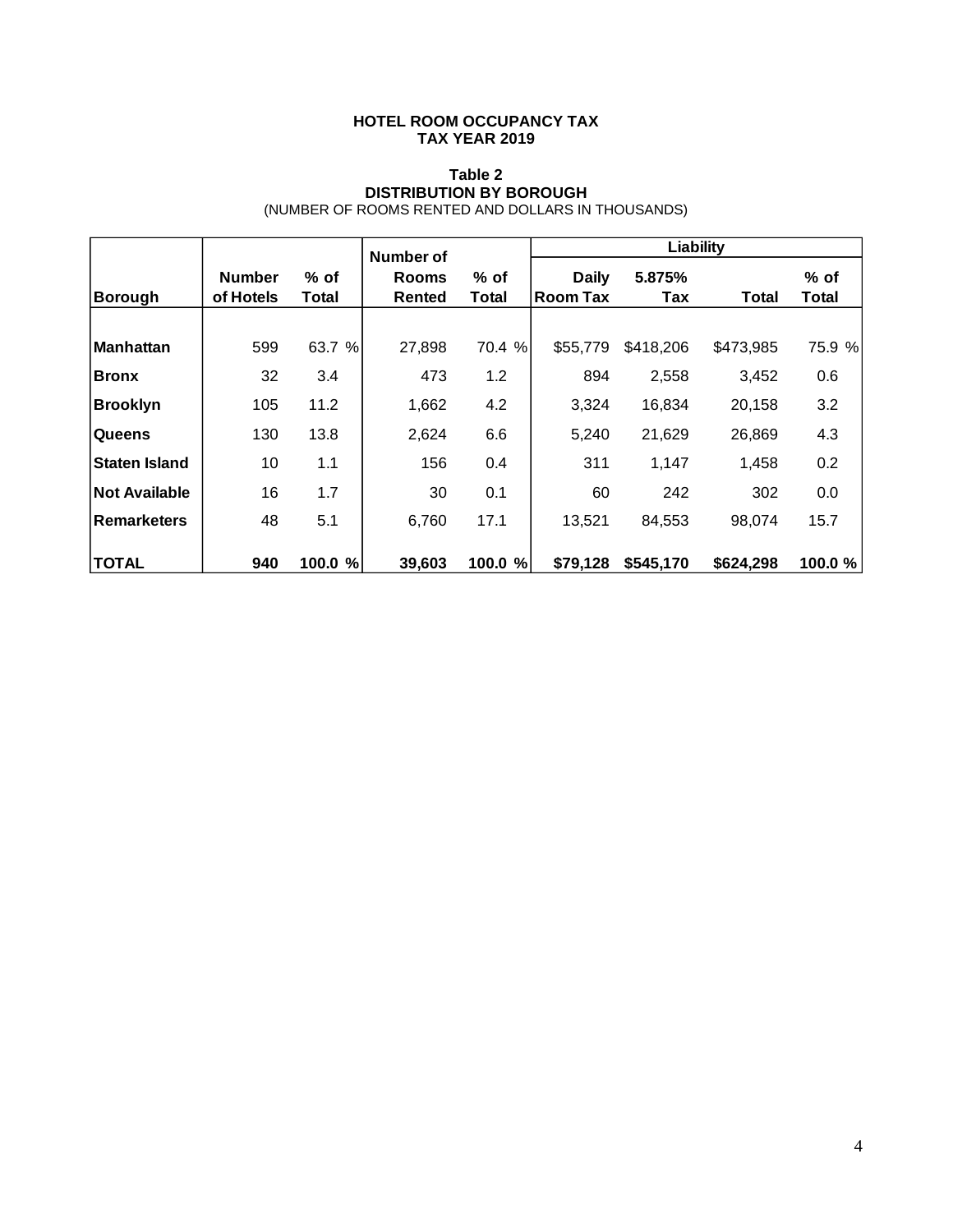#### **HOTEL ROOM OCCUPANCY TAX TAX YEAR 2019**

#### **Table 3 DISTRIBUTION BY AVERAGE DAILY ROOM RENT** (NUMBER OF ROOMS RENTED AND DOLLARS IN THOUSANDS)

|                           |               |         | Number of     |         | Liability         |           |              |         |
|---------------------------|---------------|---------|---------------|---------|-------------------|-----------|--------------|---------|
| <b>Average Daily Room</b> | <b>Number</b> | $%$ of  | <b>Rooms</b>  | % of    | <b>Daily Room</b> | 5.875%    |              | % of    |
| Rent                      | of Hotels     | Total   | <b>Rented</b> | Total   | Tax               | Tax       | <b>Total</b> | Total   |
|                           |               |         |               |         |                   |           |              |         |
| Under \$40 or Unavailable | 12            | 1.3%    | 140           | 0.4%    | \$216             | \$314     | \$530        | 0.1%    |
| \$40 - \$100              | 145           | 15.4    | 2,660         | 6.7     | 5,310             | 11,475    | 16,786       | 2.7     |
| \$100 - \$150             | 164           | 17.4    | 3,505         | 8.8     | 7,008             | 26,111    | 33,119       | 5.3     |
| \$150 - \$200             | 186           | 19.8    | 6,042         | 15.3    | 12,085            | 63,756    | 75,841       | 12.1    |
| \$200 - \$250             | 142           | 15.1    | 7,477         | 18.9    | 14,951            | 98,668    | 113,619      | 18.2    |
| \$250 - \$300             | 104           | 11.1    | 6,305         | 15.9    | 12,610            | 101,525   | 114,134      | 18.3    |
| $$300 - $350$             | 61            | 6.5     | 3,693         | 9.3     | 7,386             | 70,666    | 78,052       | 12.5    |
| $$350 - $400$             | 23            | 2.4     | 1,246         | 3.1     | 2,493             | 26,562    | 29,055       | 4.7     |
| $$400 - $500$             | 17            | 1.8     | 764           | 1.9     | 1,529             | 19,438    | 20,967       | 3.4     |
| \$500 - \$700             | 15            | 1.6     | 519           | 1.3     | 1,038             | 16,817    | 17,854       | 2.9     |
| More than \$700           | 23            | 2.4     | 491           | 1.2     | 982               | 25,285    | 26,267       | 4.2     |
| <b>Remarketers</b>        | 48            | 5.1     | 6,760         | 17.1    | 13,521            | 84,553    | 98,074       | 15.7    |
| <b>TOTAL</b>              | 940           | 100.0 % | 39,603        | 100.0 % | \$79,128          | \$545,170 | \$624,298    | 100.0 % |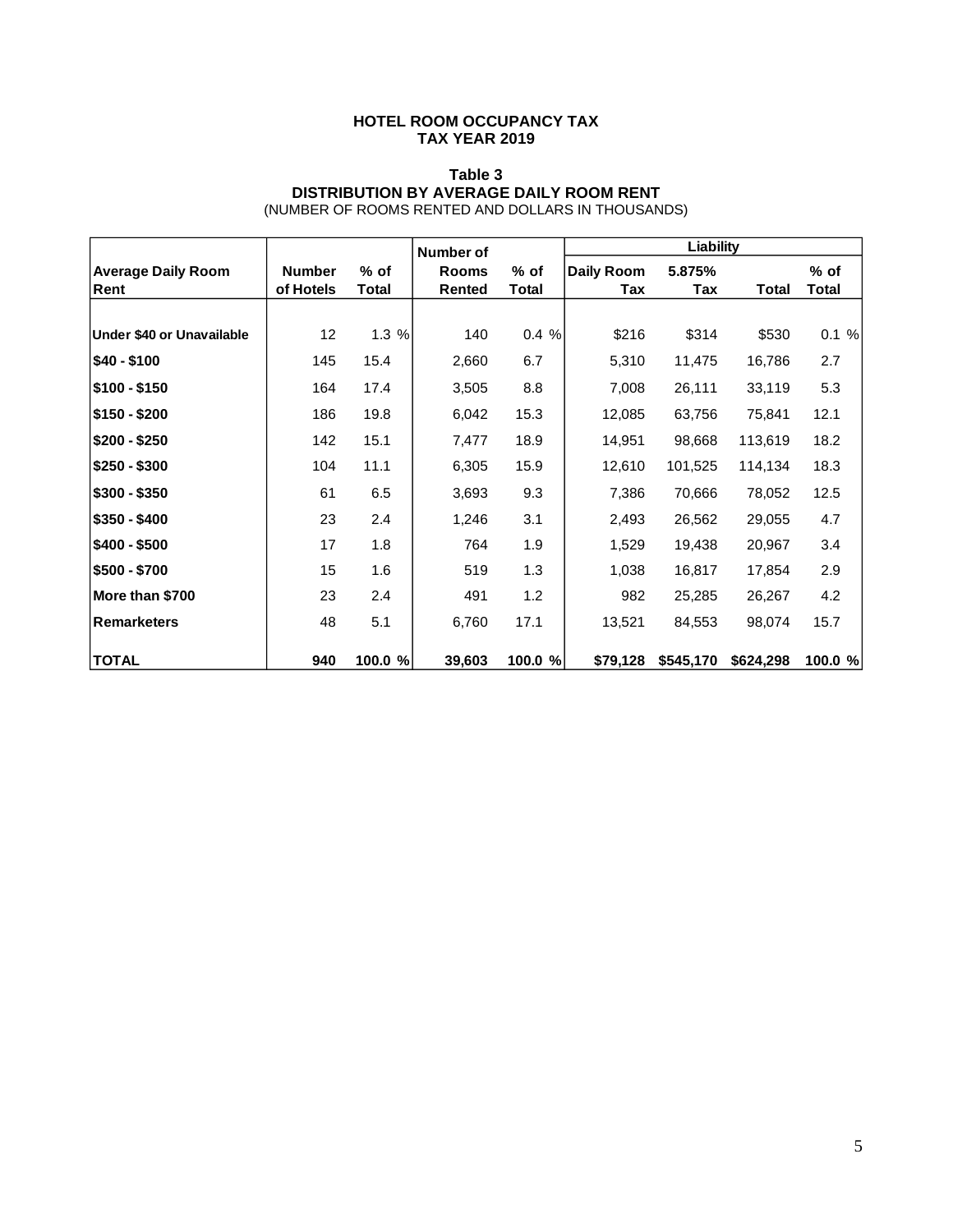#### **HOTEL ROOM OCCUPANCY TAX**